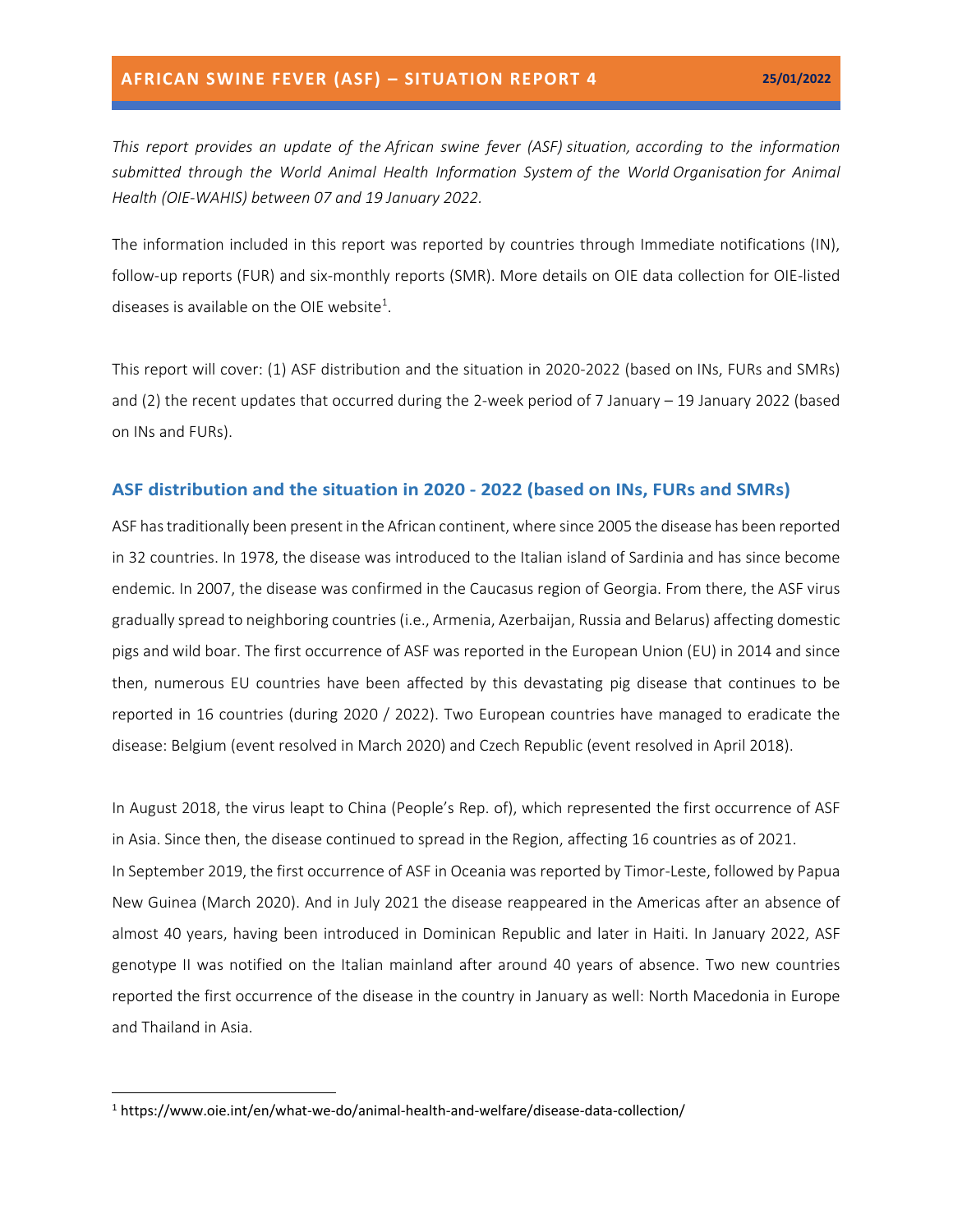

ASF distribution in 2020-2022 (as of 21 January 2022) is shown in Figure 1.

*Figure 1. Map of the world displaying the presence of ASF by Administrative divisions (2020 – 21/01/2022)* 

## Summary of the ASF situation by world region (2020-2022)

In total, since January 2020 ASF has been reported as present in five different world regions in 35 countries, affecting more than 1,000,000 pigs and more than 29,000 wild boars(data reported through INs and FURs), with more than 1,700,000 animal losses. Further details, split by world region are included in Table 1.

Table 1: Summary of the number of outbreaks, cases and animal losses caused by ASF in the different world regions since January 2020 (data reported through INs and FURs – these figures cover only epizootic situation while additional information reported through SMR for enzootic situation are not included here because of submission delays).

|                 | <b>Outbreaks</b> |           | <b>Cases</b>  |           | Losses*       |
|-----------------|------------------|-----------|---------------|-----------|---------------|
|                 | Domestic pigs    | Wild boar | Domestic pigs | Wild boar | Domestic pigs |
| Africa          | 149              |           | 12,626        |           | 19,970        |
| <b>Americas</b> | 210              |           | 8,592         |           | 14,972        |
| Asia            | 1040             | 1,519     | 89,038        | 1,626     | 399,876       |
| <b>Europe</b>   | 3,364            | 16,743    | 932,578       | 28,344    | 1,325,449     |
| Oceania         | 4                |           | 500           |           | 397           |
| <b>Total</b>    | 4,767            | 18,262    | 1,043,334     | 29,970    | 1,760,664     |

\*Losses (deaths + animals killed and disposed of): this figure refers to losses in the establishments affected by the outbreaks and it does not include the animals culled in areas around the outbreak for controlling the disease.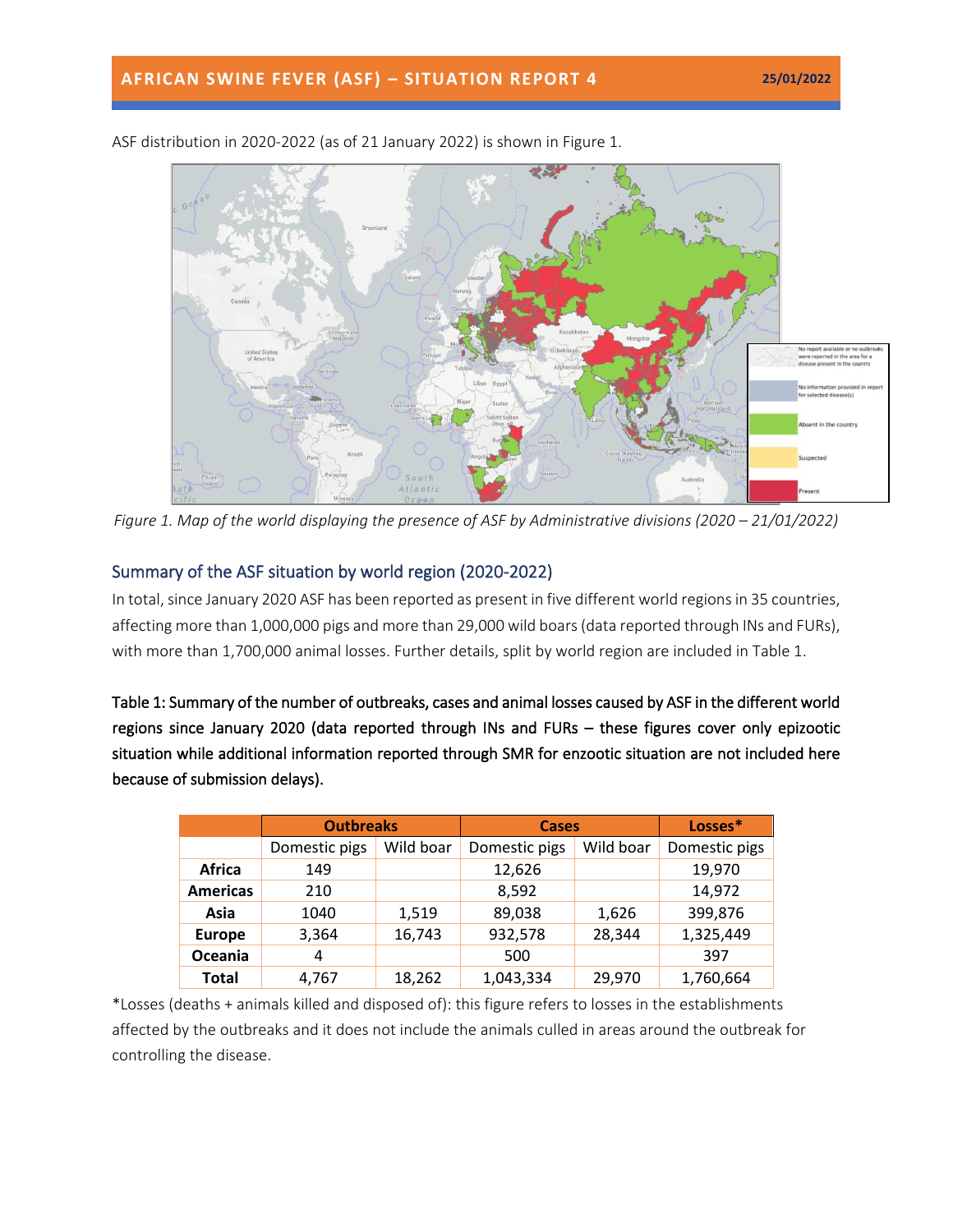### Summary of the global situation and recommendations

The epidemiological situation of ASF continued to deteriorate in 2020 - 2022. Since January 2020, 8 countries have reported ASF as a first occurrence in the country, while 12 countries reported its spread to new zones. This highlights a continuous spread of the disease in new countries, and in new zones in countries already affected.

As observed in Europe and in some regions of Asia, the transmission of ASF seems to depend largely on the wild boar population density and their interaction with low-biosecurity pig production systems. The good knowledge and management of the wild boar population and a good coordination among the Veterinary Services, wildlife and forestry authorities are required to successfully prevent and control ASF.

Members are recommended to implement strict biosecurity measures and to strengthen their early disease detection system, in particular where there is evidence of circulation of low virulent strains of African swine fever virus (ASFV), or transmission in wild suids, and to promptly notify any cases of ASF to the OIE.

## **Recent updates (07/01/2022 – 19/01/2022)**

To describe the current disease situation of ASF, this section covers: (a) a list of new events which started during the 2-week period (reported through INs); (b) information on events that started before the 2-week period but were still ongoing during the period (reported through FURs); (c) new events which started before the 2-week period but were reported through INs during the 2-week period and (d) the geographic distribution of new outbreaks that started during the 2-week period. This information is based on INs and FURs received by the OIE.

### New events by world region (reported through INs)

Africa, Americas, Oceania No new events reported Asia Recurrence in Hong-Kong (SAR-PRC) started on 12 January Europe Recurrence in Russia started on 12 January

### On-going events for which there were new outbreaks, by world region (reported through FURs):

Africa, Asia, Americas, Oceania No ongoing events updated Europe Five countries updated their ongoing events: Hungary, Italy, Latvia, Romania, Russia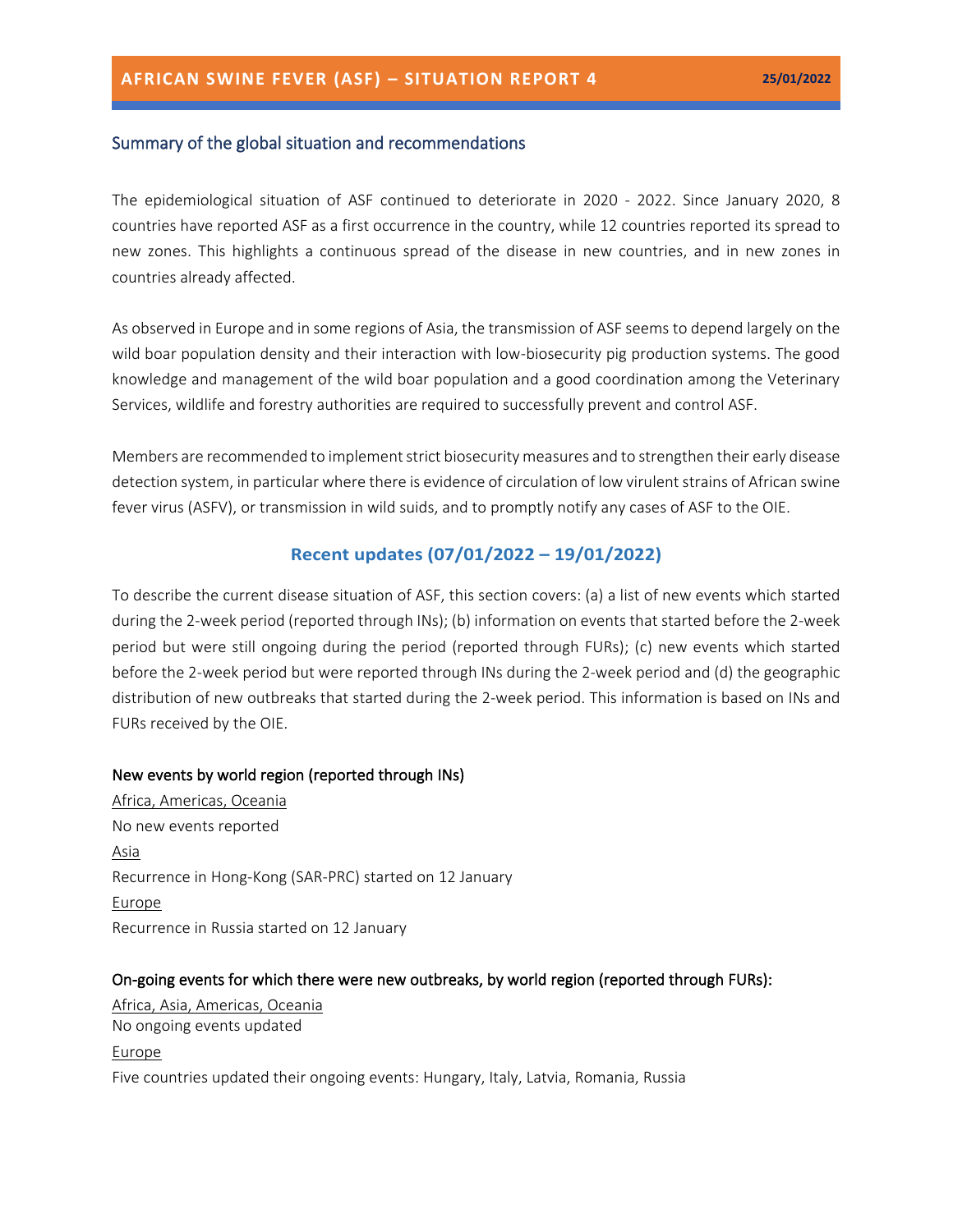## **AFRICAN SWINE FEVER (ASF) – SITUATION REPORT 4 25/01/2022**



*Figure 2: Map of ASF outbreaks which started during 7 January – 19 January 2022 in domestic animals and wildlife. Zoomed views of areas where updates occurred in the last period are provided as well.*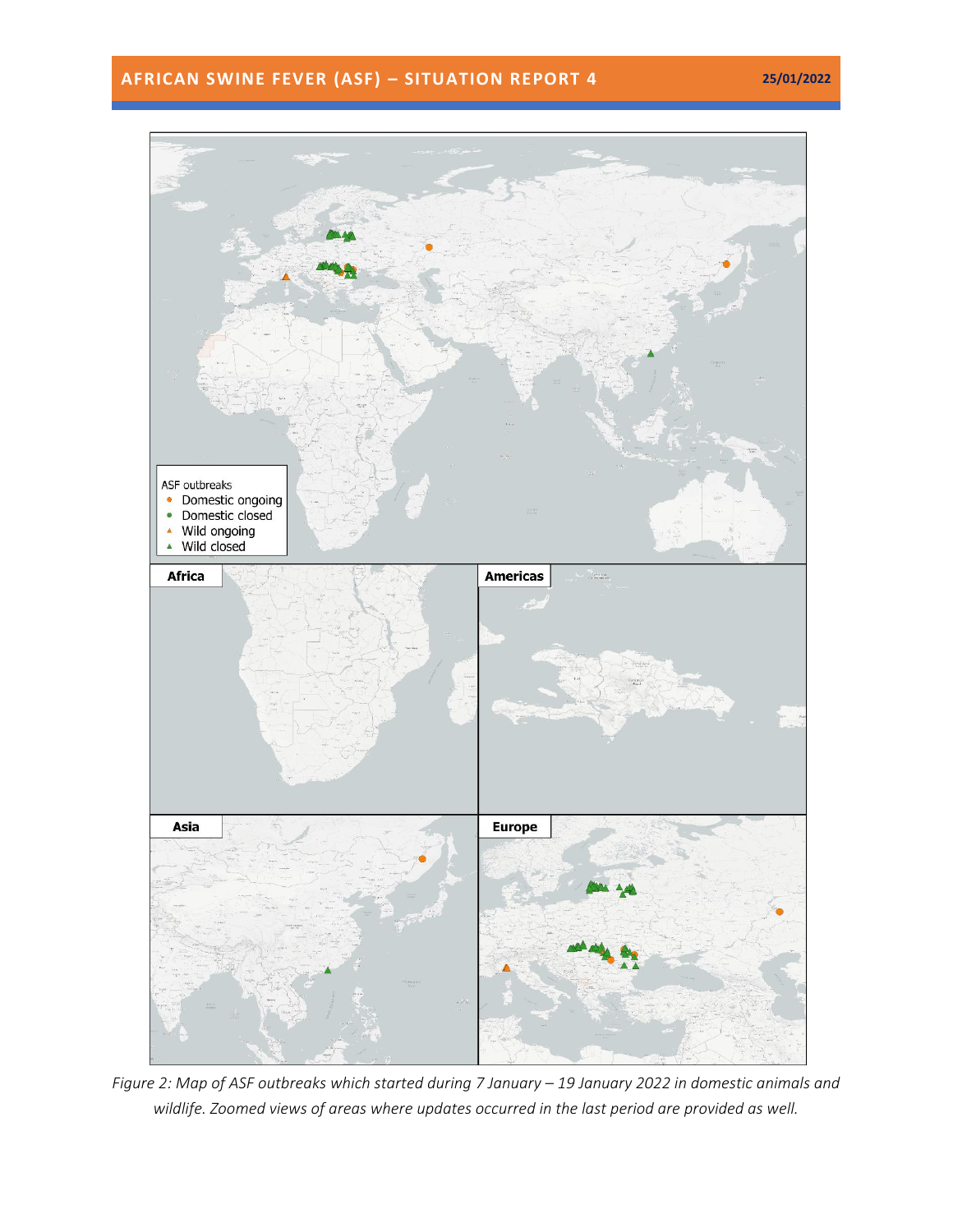# New events by world region (reported through INs) which started before the reporting period

Asia First occurrence in the country in Thailand started on 28 November Europe Recurrences in Latvia started on 4 January First occurrence in the country in North Macedonia started on 29 December New staring in the country in Italy started on 5 January

### Africa, Americas, Oceania

No new events reported

#### *Discussion*

The events observed in the last 6 months confirm the global threat of ASF, which continues to spread in several regions, affecting territories which have previously not reported the disease, with serious impacts on pig production systems, animal health and welfare, as well as on livelihoods, national food security and international trade.

The detection of ASF in these new territories could pose a risk of spread to neighbouring territories, and the OIE encourages Veterinary Services to maintain vigilance, and implement science-based international standards and guidelines in their national prevention and control programmes.

In particular, an early detection system for ASF could facilitate early reporting and response, limiting the spread of disease. ASF surveillance needs to be adapted to the local epidemiological context, taking into account the presence of low virulent strains that could preclude clinical surveillance. Surveillance programmes should also cover wild and feral suid populations where they are involved in the disease epidemiology. OIE Members should also ensure access to quality laboratory diagnosis for ASF, capable of identifying ASFV in accordance with the standards in the OIE Terrestrial Manual.

Biosecurity is still the most important and most effective measure available to prevent and control ASF. Rigorous and continuous implementation of biosecurity and maintaining a high level of awareness of ASF among all those in the value chain, as well as maintaining vigilance at borders to prevent the illegal movement of ASF-infected commodities, can prevent the virus from entering pig herds.

The control of ASF requires sustained commitment and resources, and the involvement of all relevant stakeholders. Public-private partnerships are in this regard instrumental in leveraging the respective strengths, knowledge, expertise, and resources of both public and private sector partners to allow ASF control to be achieved more rapidly and efficiently.